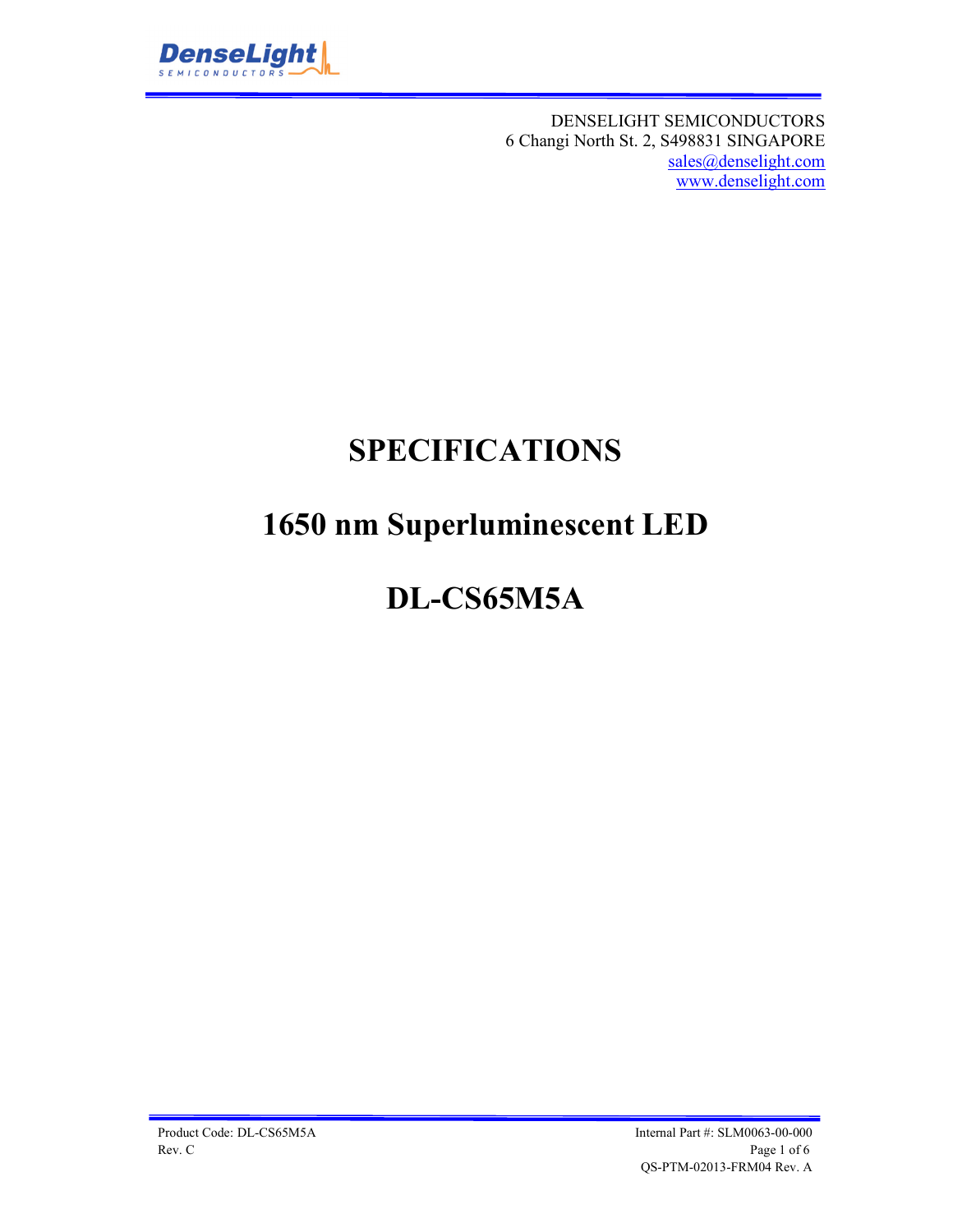

### **A. PRODUCT DESCRIPTION**

The DenseLight DL-CS65M5A series is a broadband SLED that operates in a true inherent superluminescent mode. This superluminescent property generates broader band at higher drive currents in contrast to other conventional SLEDs which are ASE-based, where high drive tends to give narrower band. Its low coherence reduces Rayleigh backscattering noise. Coupled with high power and large spectral width, it offsets photoreceiver noise and improves spatial resolution (in OCT) and measurand sensitivity (in sensors). The SLED is available in 14-pin BTF package. It is compliance with the requirements of Bellcore Document GR-468-CORE.

Enabled by DensePIC<sup>TM</sup> spread spectra bandgap engineering technology, future generations of DenseLight SLEDs promise higher chip powers (up to 50mW possible), and broader spectral bands (beyond 120nm). Higher levels of integration may feature integrated SLEDs with phase modulators, optical couplers and photodetectors into a complete optical sensor chipset.

For responsive prototyping enquiries please email: info@denselight.com

#### **B. FEATURES**

- Ex-fiber output power of  $>10$ mW
- 3dB bandwidth of >45nm
- 14-pin BTF package
- Single mode fiber

#### **C. APPLICATIONS**

- Fiber Optic Gyroscope
- Optical Test Instrument
- Fiber Optic Sensors
- Fiber Optic Communications
- Optical Coherence Tomography
- Biomedical Imaging Device
- Clinical Healing Equipment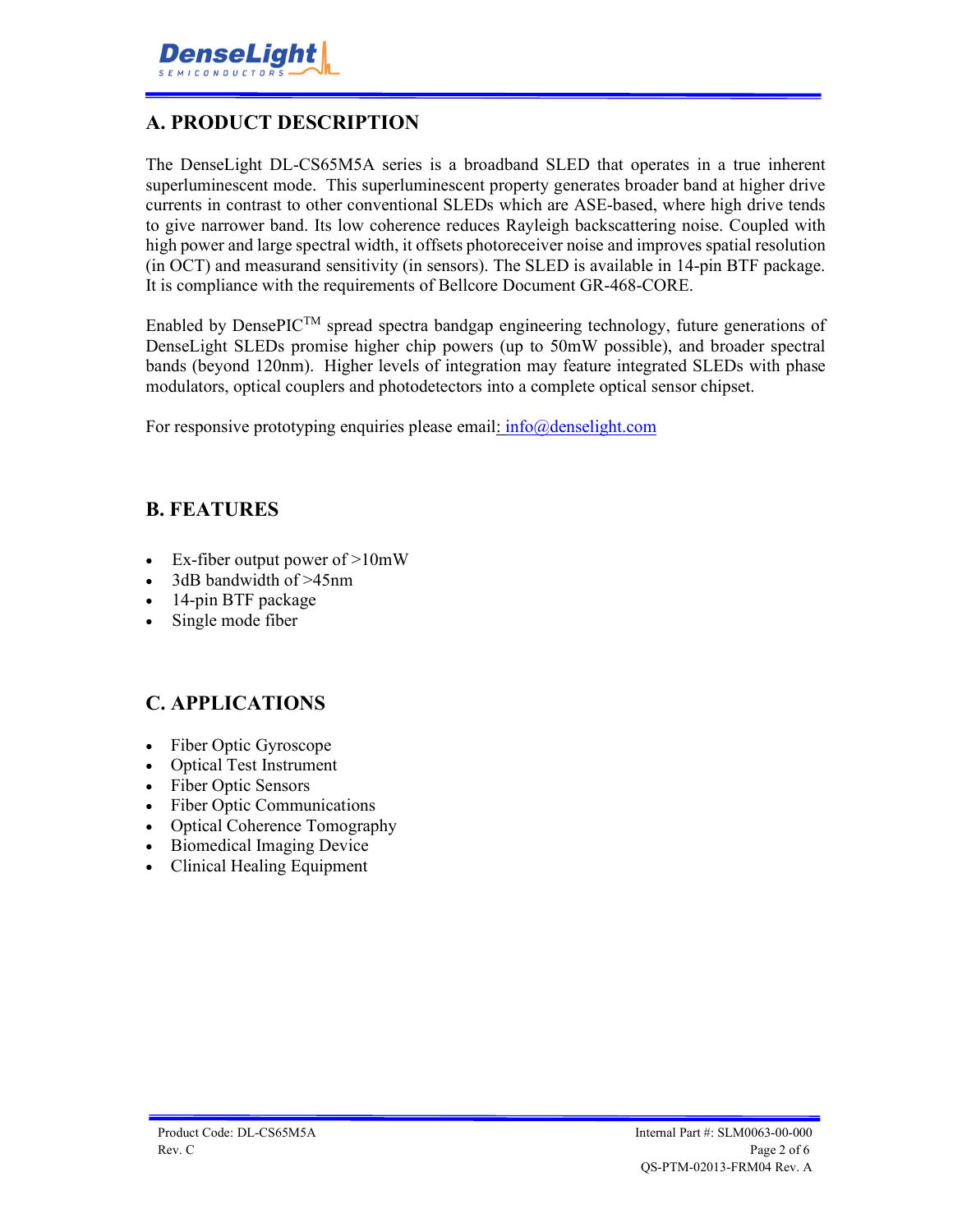

## **D. ABSOLUTE MAXIMUM RATINGS**

| Parameter                      | <b>Symbol</b>            | Condition                | Min                      | Max | Unit            |
|--------------------------------|--------------------------|--------------------------|--------------------------|-----|-----------------|
| Reverse voltage                | $V_{R}$                  |                          |                          | 2   | V               |
| Forward current                | If                       |                          |                          | 400 | mA              |
| Forward voltage                | $V_{\rm F}$              | $I_{op}$                 | $\overline{\phantom{a}}$ | 3.0 | V               |
| Case temperature               | $T_c$                    | $I_{op}$                 | $-40$                    | 70  | $\rm ^{\circ}C$ |
| SLED temperature <sup>1</sup>  | <b>T</b> <sub>SLED</sub> | $I_{op}$                 | $\theta$                 | 70  | $\rm ^{\circ}C$ |
| Thermoelectric cooler voltage  | $\rm V_{TEC}$            |                          |                          | 3.0 | V               |
| Thermoelectric cooler current  | ITEC                     |                          |                          | 1.8 | $\mathsf{A}$    |
| Storage temperature            | $T_{\text{stg}}$         | Unbiased                 | $-40$                    | 85  | $\rm ^{\circ}C$ |
| Storage humidity               |                          |                          | 5                        | 85  | %RH             |
| Electro static discharge (ESD) | V <sub>ESD</sub>         | Human body<br>model      |                          | 500 | V               |
| Lead soldering temperature     | $S_{temp}$               |                          |                          | 260 | $\rm ^{\circ}C$ |
| Lead soldering time            | $S_{time}$               | $\overline{\phantom{a}}$ |                          | 10  | sec             |

## **E. SPECIFICATIONS (TSLED = 25 C)**

| Parameter                     | <b>Symbol</b> | Condition   | Min                      | <b>Typ</b> | <b>Max</b>               | Unit      |
|-------------------------------|---------------|-------------|--------------------------|------------|--------------------------|-----------|
| Operating current             | $I_{op}$      |             |                          |            | 350                      | mA        |
| Forward voltage               | $V_F$         | $I_{op}$    | $\overline{\phantom{0}}$ |            | 2.5                      | V         |
| Power in SMF                  | $P_{o}$       | $I_{op}$    | 10                       |            | $\overline{\phantom{a}}$ | mW        |
| Central wavelength            | λ             | $I_{op}$    | 1635                     | 1650       | 1665                     | nm        |
| Bandwidth                     | <b>B</b> FWHM | $I_{op}$    | 45                       |            |                          | nm        |
| Spectrum modulation           | R             | $I_{op}$    | $\overline{\phantom{0}}$ |            | 0.45                     | dB        |
| Thermistor resistance         | $R_{therm}$   | $T = 25 °C$ | 9.5                      | 10         | 10.5                     | $k\Omega$ |
| Thermoelectric cooler voltage | $V_{\rm TEC}$ | $I_{op}$    |                          |            | 2.5                      | V         |
| Thermoelectric cooler current | ITEC          | $I_{op}$    | $\overline{\phantom{0}}$ |            | 1.1                      | A         |

 $1$  T<sub>SLED</sub> is monitored by internal thermistor with external pin out.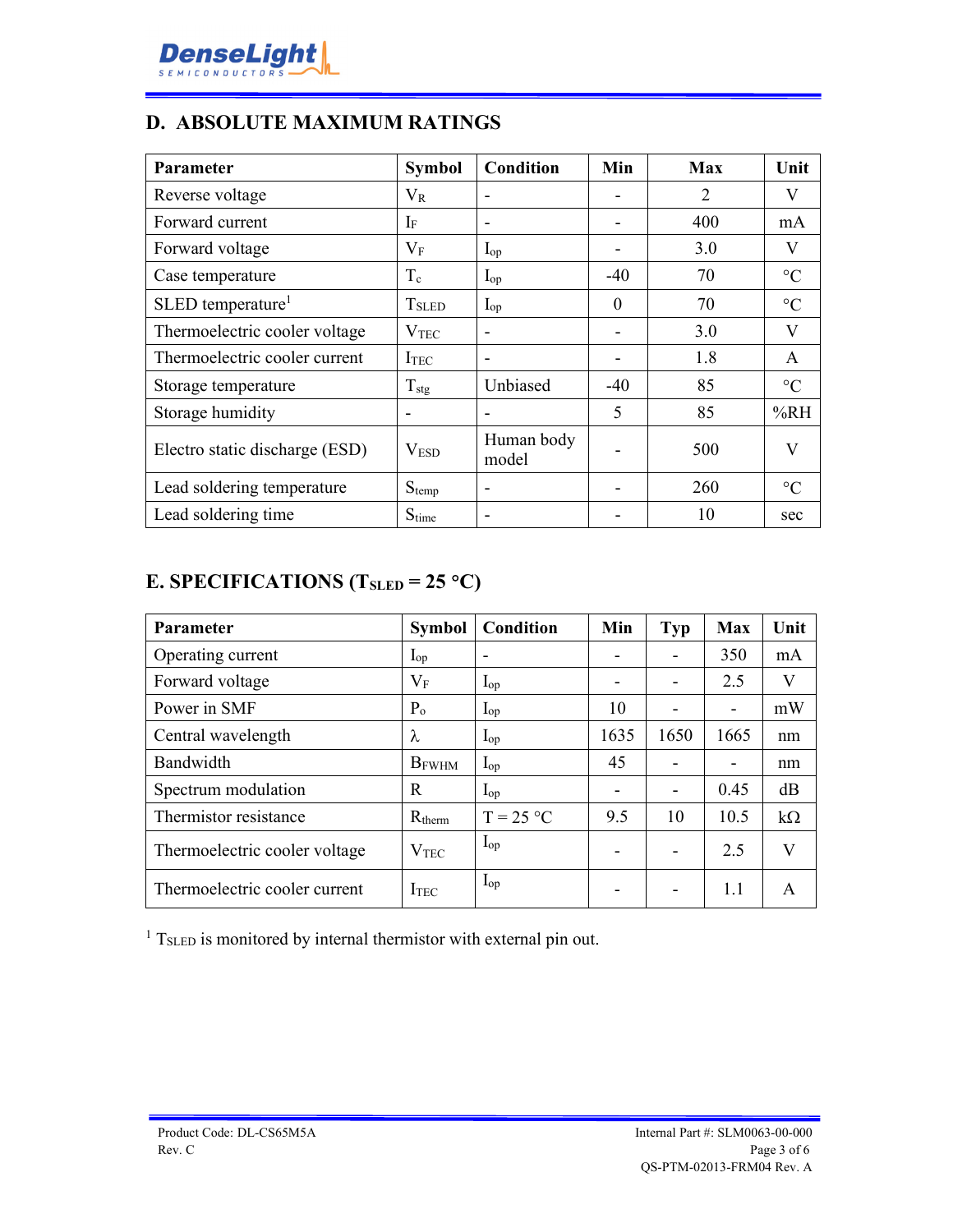

## **F. PACKAGE**

#### **BTF package**

| Part                 | <b>Description</b>     |
|----------------------|------------------------|
| Package type         | <b>BTF</b>             |
| Fiber:               | <b>SMF-28</b>          |
| <b>MFD</b>           | $10 \mu m$             |
| Cladding diameter    | $125 \mu m$            |
| Coating diameter     | $245 \mu m$            |
| Jacket               | $900 \mu m$ loose tube |
| Fiber pigtail length | lm                     |
| Fiber bending radius | $>40$ mm               |
| Connector            | FC/APC                 |
| Dimensions           | See figure             |



| Pin Assignment |                    |  |
|----------------|--------------------|--|
| 1              | TEC+               |  |
| $\overline{2}$ | <b>THE RMISTOR</b> |  |
| 3              |                    |  |
| 4              |                    |  |
| 5              | <b>THE RMISTOR</b> |  |
| 6              |                    |  |
| 7              |                    |  |
| 8              |                    |  |
| 9              |                    |  |
| 10             | SLED ANODE +       |  |
| 11             | SLED CATHODE -     |  |
| 12             |                    |  |
| 13             | CASE               |  |
| 14             | TEC -              |  |

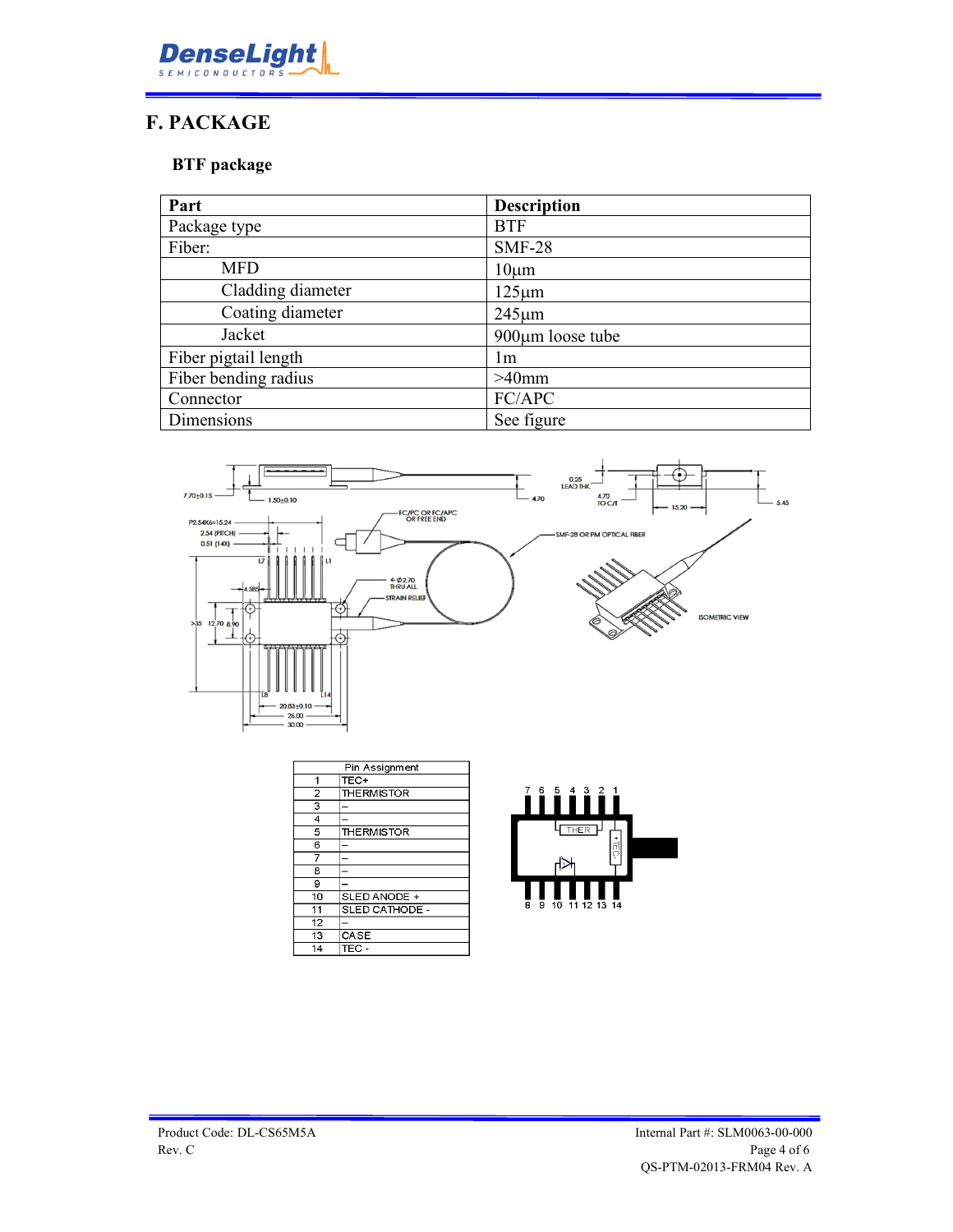

### **G. TYPICAL PERFORMANCE CHARACTERISTICS**

Operating condition:  $T_{SLED} = 25 \degree C$ 



*\*The unevenness on the spectral emission spectrum is caused by the limitation of the OSA Spectrum analyzer at those wavelengths.*